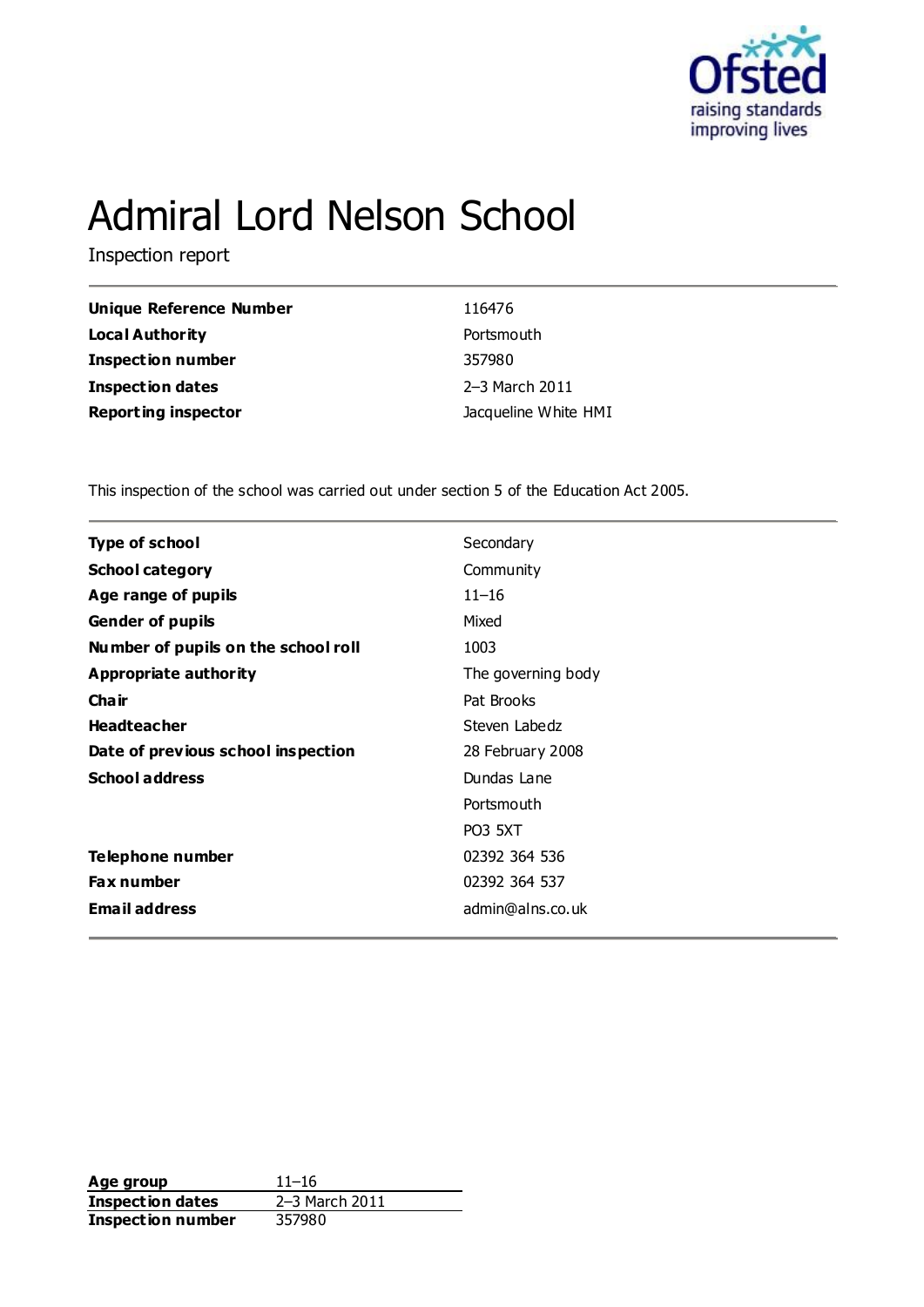The Office for Standards in Education, Children's Services and Skills (Ofsted) regulates and inspects to achieve excellence in the care of children and young people, and in education and skills for learners of all ages. It regulates and inspects childcare and children's social care, and inspects the Children and Family Court Advisory Support Service (Cafcass), schools, colleges, initial teacher training, work-based learning and skills training, adult and community learning, and education and training in prisons and other secure establishments. It assesses council children's services, and inspects services for looked after children, safeguarding and child protection.

Further copies of this report are obtainable from the school. Under the Education Act 2005, the school must provide a copy of this report free of charge to certain categories of people. A charge not exceeding the full cost of reproduction may be made for any other copies supplied.

If you would like a copy of this document in a different format, such as large print or Braille, please telephone 0300 123 4234, or email **[enquiries@ofsted.gov.uk](mailto:enquiries@ofsted.gov.uk)**.

You may copy all or parts of this document for non-commercial educational purposes, as long as you give details of the source and date of publication and do not alter the documentation in any way.

To receive regular email alerts about new publications, including survey reports and school inspection reports, please visit our website and go to 'Subscribe'.

Royal Exchange Buildings St Ann's Square Manchester M2 7LA T: 0300 123 4234 Textphone: 0161 618 8524 E: **[enquiries@ofsted.gov.uk](mailto:enquiries@ofsted.gov.uk)**

W: **[www.ofsted.gov.uk](http://www.ofsted.gov.uk/)**

© Crown copyright 2011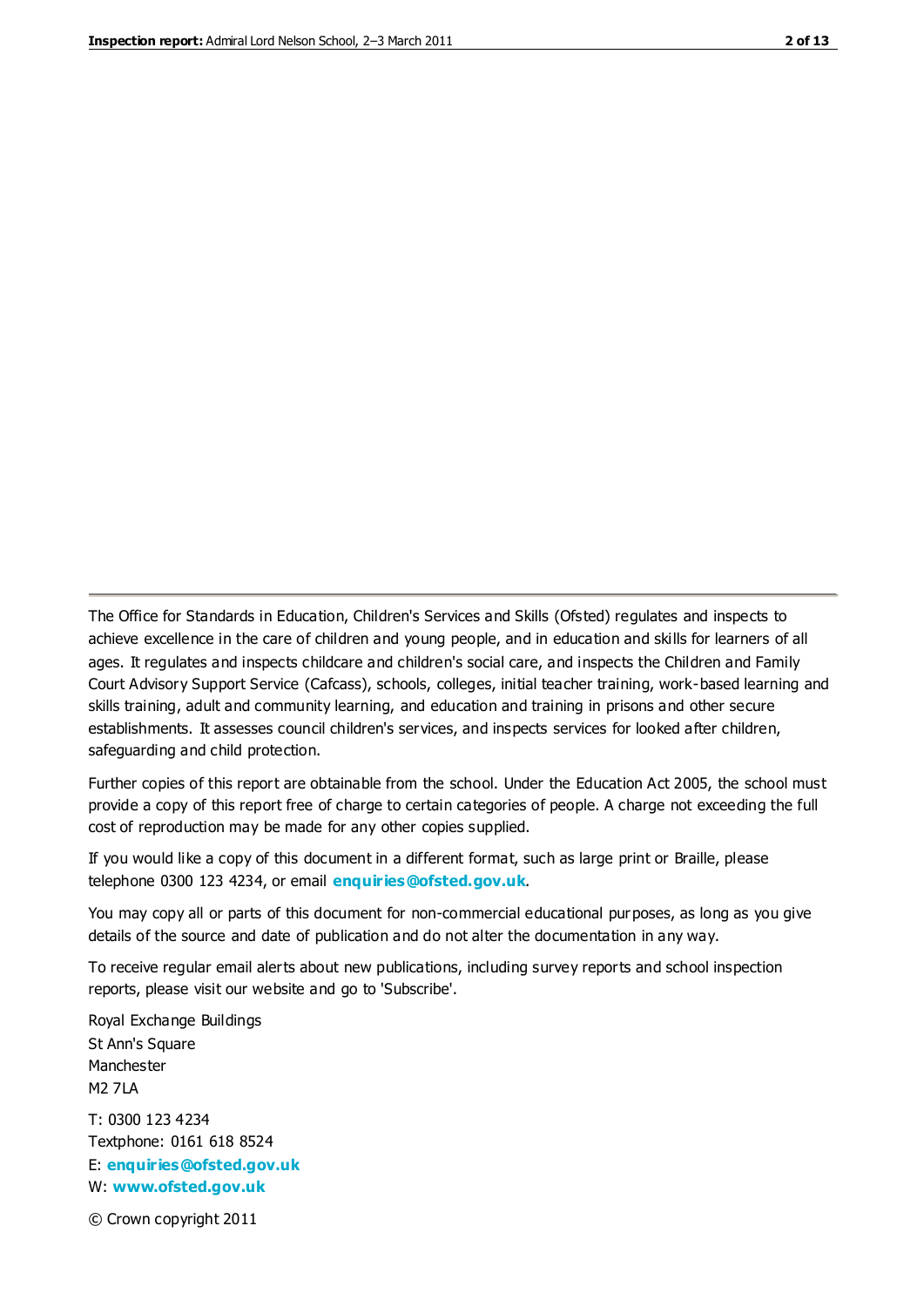### **Introduction**

This inspection was carried out by one of Her Majesty's Inspectors and four additional inspectors. They observed 36 lessons and 35 teachers. The inspectors held meetings with members of the governing body, the senior and middle leaders and groups of students. They looked at the school's data on students' performance, records of the support provided to them and their progress. The inspection team received and analysed 128 parental and carers' questionnaires, and 145 responses to a survey of students. Inspectors also scrutinised the school's improvement plans, policies and procedures, including health and safety and risk assessments.

The inspection team reviewed many aspects of the school's work. It looked in detail at a number of key areas.

- The effectiveness of teaching in accelerating and consolidating students' progress across subjects including:
- the reliability of teacher assessment
- $\blacksquare$  the use of assessment to support learning
- strategies for developing students' capacity to learn independently.
- The impact of systems for identifying and tackling any underachievement in subjects and particular student groups.
- The capacity of leaders at all levels to secure and sustain improved outcomes for students.

### **Information about the school**

This average sized secondary school became a specialist school for business and enterprise in 2003. There are significantly more boys in the school than girls and the ratio of boys to girls also varies significantly between year groups. The majority of students are from White British backgrounds. There are very few students who are learning English as an additional language. The percentage of students known to be eligible for free school meals is below average. Although the percentage of students with special educational needs and/or disabilities is broadly in line with the national average, the number with a statement of special educational needs is high. The school has achieved a number of awards including Healthy Schools, Investor in People, Gold Artsmark, Silver Sportsmark and Stage 2 Investors in Careers.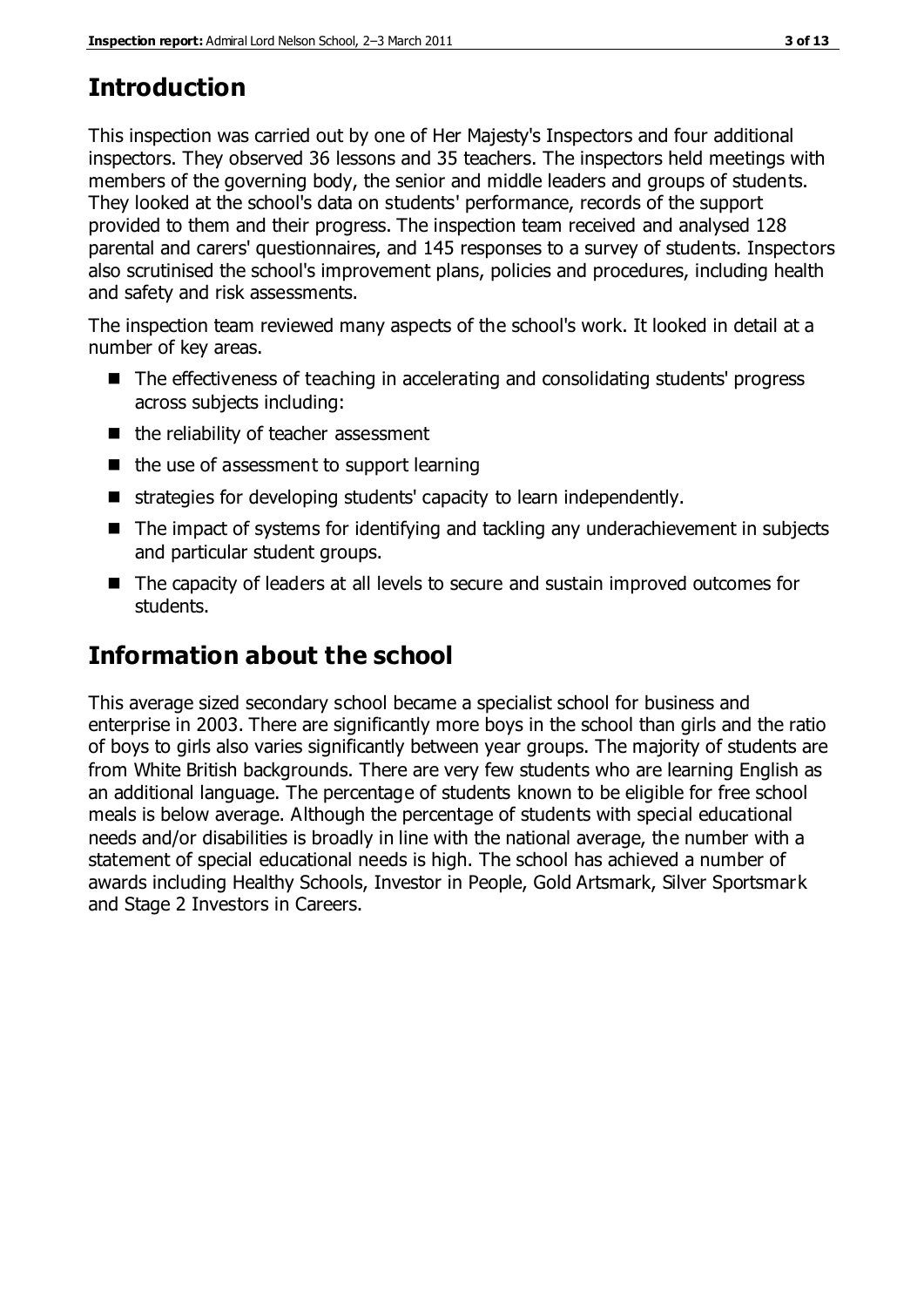**Inspection grades: 1 is outstanding, 2 is good, 3 is satisfactory, and 4 is inadequate** Please turn to the glossary for a description of the grades and inspection terms

### **Inspection judgements**

| Overall effectiveness: how good is the school?  |  |
|-------------------------------------------------|--|
| The school's capacity for sustained improvement |  |

### **Main findings**

This is a good school which provides outstanding care, guidance and support for its students and promotes their personal development very well.

In recent years, students' attainment by the time they leave school has been broadly average. It is a mark of the school's good capacity for improvement that, in most subjects, students are now making good progress and attainment is rising. Skilful development of the curriculum, strengthened management systems and more effective assessment practice in a range of subject areas are evidence of the school's determined commitment to continuous improvement. Inspectors agree with the school's own evaluation that teaching overall is good. The warm and caring relationships between teachers and students create a positive learning ethos. Teachers have comprehensive information about their students' prior attainment and any particular learning needs. However, sometimes that knowledge is not used well to ensure that students are, first, challenged appropriately in all lessons and, second, experience a breadth of learning styles that will develop their independence. These weaknesses underlie some remaining inconsistencies in the quality of teaching and unevenness in students' progress across subjects.

The curriculum is very well matched to the needs of students. The wide range of extracurricular activities is appreciated by students and makes an important contribution to their enjoyment of learning and school life. Above average attendance is testament to students' strong sense of being valued as individuals and belonging. There are excellent opportunities for students to develop leadership skills and get involved in school, community and international improvement projects. It is to their credit that so many make a very positive contribution to these projects. Specialism in business and enterprise supports students' future economic well-being by fostering their entrepreneurial spirit and developing skills that will help them to succeed in the workplace. Excellent support and guidance ensure students are confident in making well-informed decisions about future employment or the next stage of education and training.

The headteacher's clear and resolute leadership has successfully established a culture of high expectations. He is ably supported by senior leaders and a well-informed, dedicated governing body. There are emerging strengths in middle leadership but some members of this team are still developing the skill of using performance data to fine-tune practice and drive improvement. Self-evaluation is accurate and the school's thorough monitoring procedures ensure it is based on secure evidence.

### **What does the school need to do to improve further?**

Raise students' attainment further by: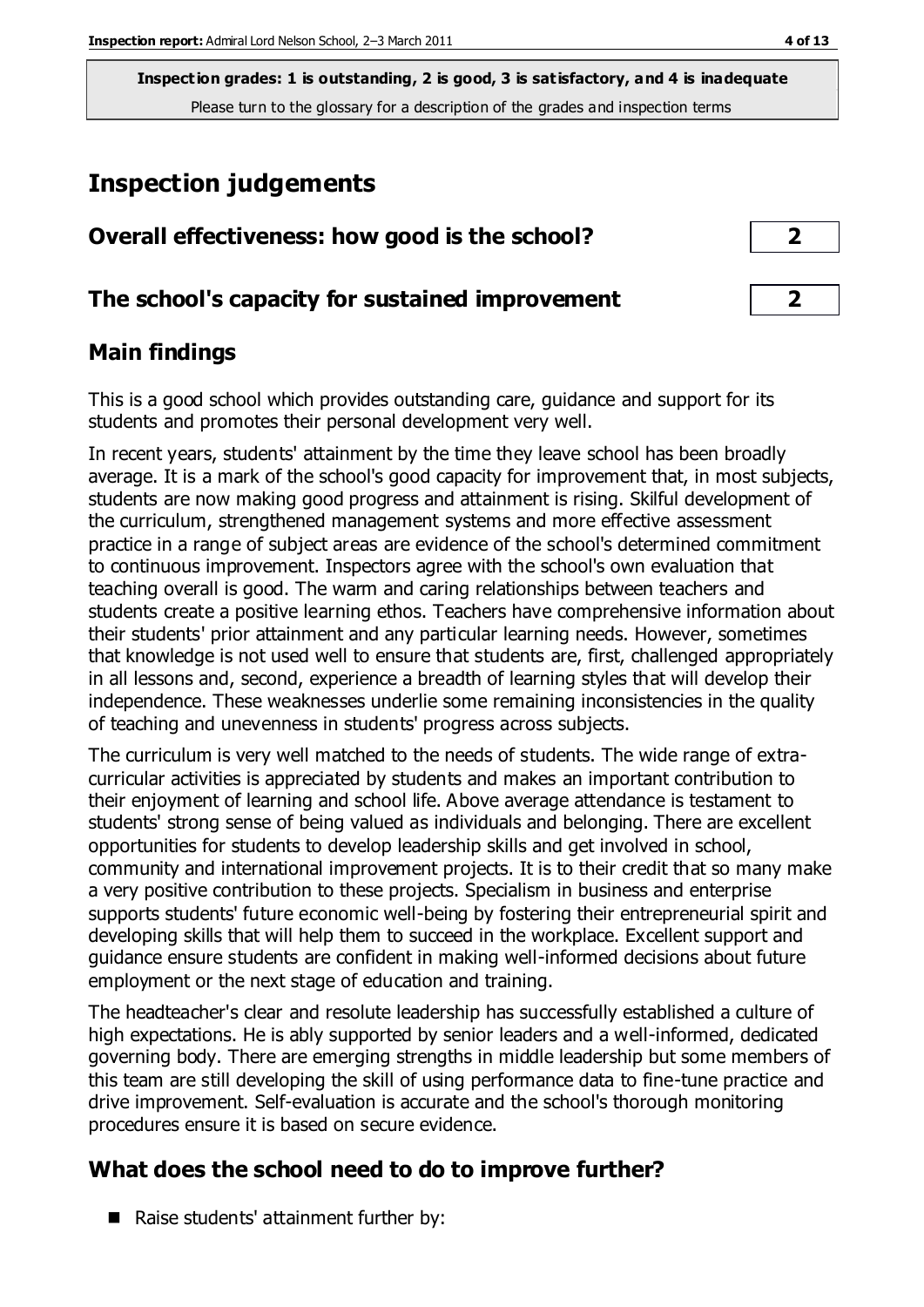**Inspection grades: 1 is outstanding, 2 is good, 3 is satisfactory, and 4 is inadequate** Please turn to the glossary for a description of the grades and inspection terms

- sharing and building the skills of middle leaders so they are equally effective in monitoring the work of their teams and maintaining a sharp focus on improving outcomes for students
- $-$  ensuring all teachers are rigorous in using assessment to challenge students appropriately and consistently
- developing students' learning skills so that they gain independence and the confidence to apply, and contribute to, learning in different contexts.

#### **Outcomes for individuals and groups of pupils 2**

Students join the school with attainment that is broadly average. In 2010, the percentage of students achieving five higher grade GCSEs, including English and mathematics, was broadly average. The school's reliable assessment information shows most students now making good progress, including those eligible for free school meals, the few from minority ethnic groups and students with special educational needs and/or disabilities. Consequently, students' attainment is rising with gathering momentum. The school is on track to achieve challenging targets in 2011 that will lift key performance indicators considerably.

Students display good attitudes to learning and enjoy most of their lessons, particularly when they are actively involved in tasks. In the majority of lessons observed by inspectors, students were achieving well. There are some good and outstanding teachers who are highly skilled in developing students as independent and self-motivated learners. For example, in one art lesson that was observed, students were being trained to use sophisticated success criteria to examine each other's portfolios of work and pinpoint how a higher grade could be attained. These teaching and learning skills have not yet been sufficiently shared. There are occasions when learning is too teacher-led with opportunities to increase participation and give students responsibility for learning missed.

Students say they feel very safe and extremely well cared for at school. They are polite, cooperative and friendly. Behaviour, both in lessons and around school, is good. Students understand how to lead healthy lifestyles. Many make sensible food choices and there is good participation in extra-curricular sporting opportunities. The range of academic and vocational courses available, excellent guidance and sound basic skills contribute well to students' future economic well-being.

Students understand and appreciate different faiths and cultures. They show high levels of support and respect for each other, working and socialising together harmoniously. Concern for others is also expressed in their fund-raising and voluntary work for local and international causes. Students' good spiritual, moral, social and cultural development supports the secure and close-knit relationships which are a hallmark of the school.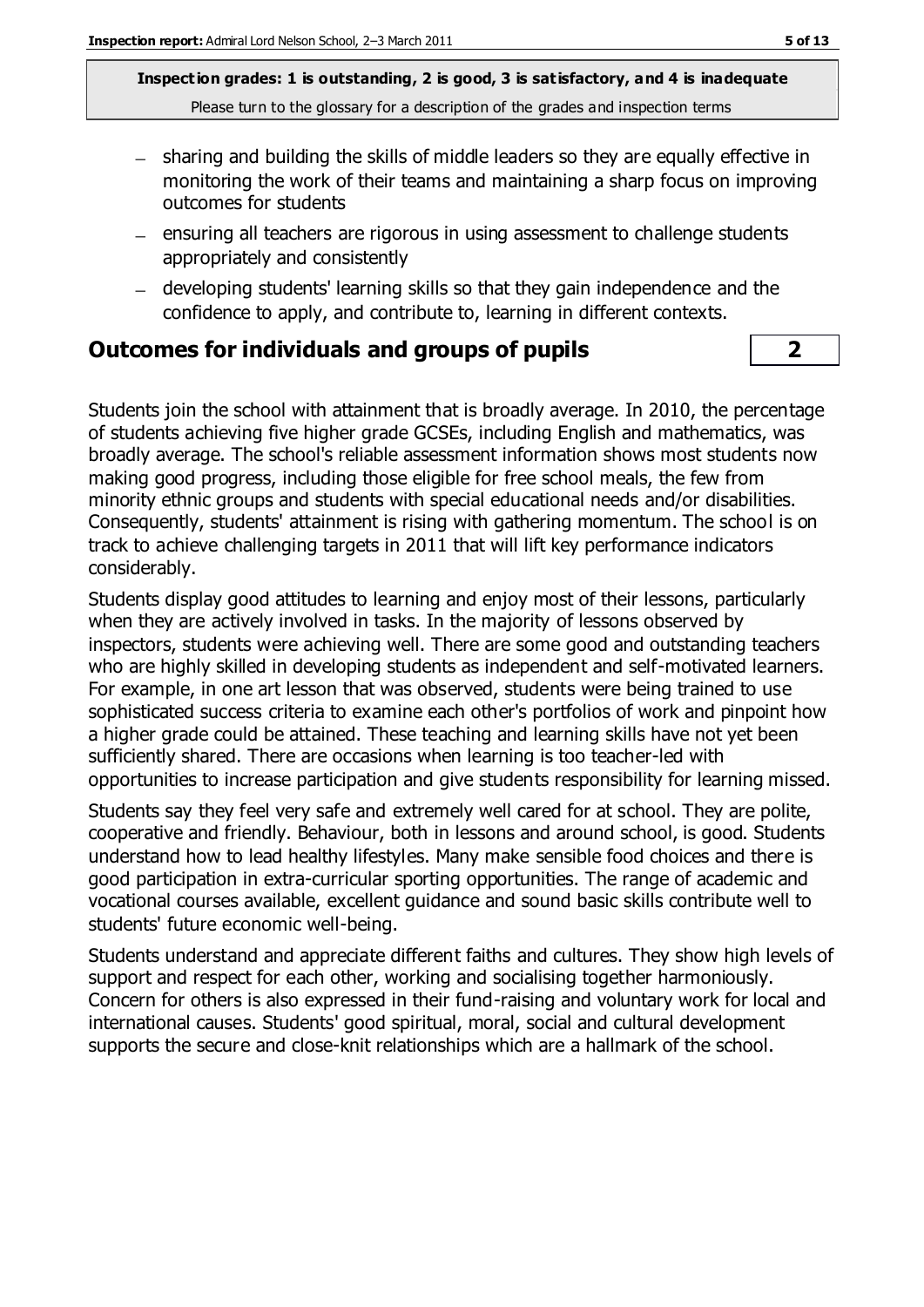## **Inspection grades: 1 is outstanding, 2 is good, 3 is satisfactory, and 4 is inadequate**

Please turn to the glossary for a description of the grades and inspection terms

These are the grades for pupils' outcomes

| Pupils' achievement and the extent to which they enjoy their learning                                                     |                |
|---------------------------------------------------------------------------------------------------------------------------|----------------|
| Taking into account:<br>Pupils' attainment <sup>1</sup>                                                                   | 3              |
| The quality of pupils' learning and their progress                                                                        | $\mathcal{P}$  |
| The quality of learning for pupils with special educational needs and/or disabilities<br>and their progress               | $\overline{2}$ |
| The extent to which pupils feel safe                                                                                      | 1              |
| Pupils' behaviour                                                                                                         | 2              |
| The extent to which pupils adopt healthy lifestyles                                                                       | 2              |
| The extent to which pupils contribute to the school and wider community                                                   | 1              |
| The extent to which pupils develop workplace and other skills that will contribute to<br>their future economic well-being |                |
| Taking into account:<br>Pupils' attendance <sup>1</sup>                                                                   | $\mathcal{P}$  |
| The extent of pupils' spiritual, moral, social and cultural development                                                   | 2              |

<sup>1</sup> The grades for attainment and attendance are: 1 is high; 2 is above average; 3 is broadly average; and 4 is low

### **How effective is the provision?**

In the best lessons students are fully absorbed in challenging work that develops their skills and understanding at a rapid pace. Assessment information is used effectively to plan interesting activities that are well matched to students' abilities and interests and to the demands of the curriculum. Consequently, students enjoy learning. They understand their work, know how to improve it and make good progress. Where teaching is less secure, lesson planning does not always draw sufficiently on available information about students' progress to prepare for and meet individual needs. The skills that drive students' progress in lessons, for example, well-chosen and directed questioning and precise feedback about the next learning step, are unrefined. Consequently, students' progress slows and there are instances where some fail to engage properly with tasks.

The curriculum is reviewed regularly to ensure it meets students' needs, capabilities and interests well. The school provides a very good range of subjects, courses and wider learning experiences which fully meet statutory requirements. Well-established links with other providers increase choice and flexibility to combine academic, vocational courses and work-related opportunities. Students receive high quality guidance in making choices about courses and their subsequent career and work-related decisions.

Transition arrangements for students are thorough. Highly sensitive care for those students who are potentially vulnerable, and effective support for all, underpin students' strong sense of well-being and belonging.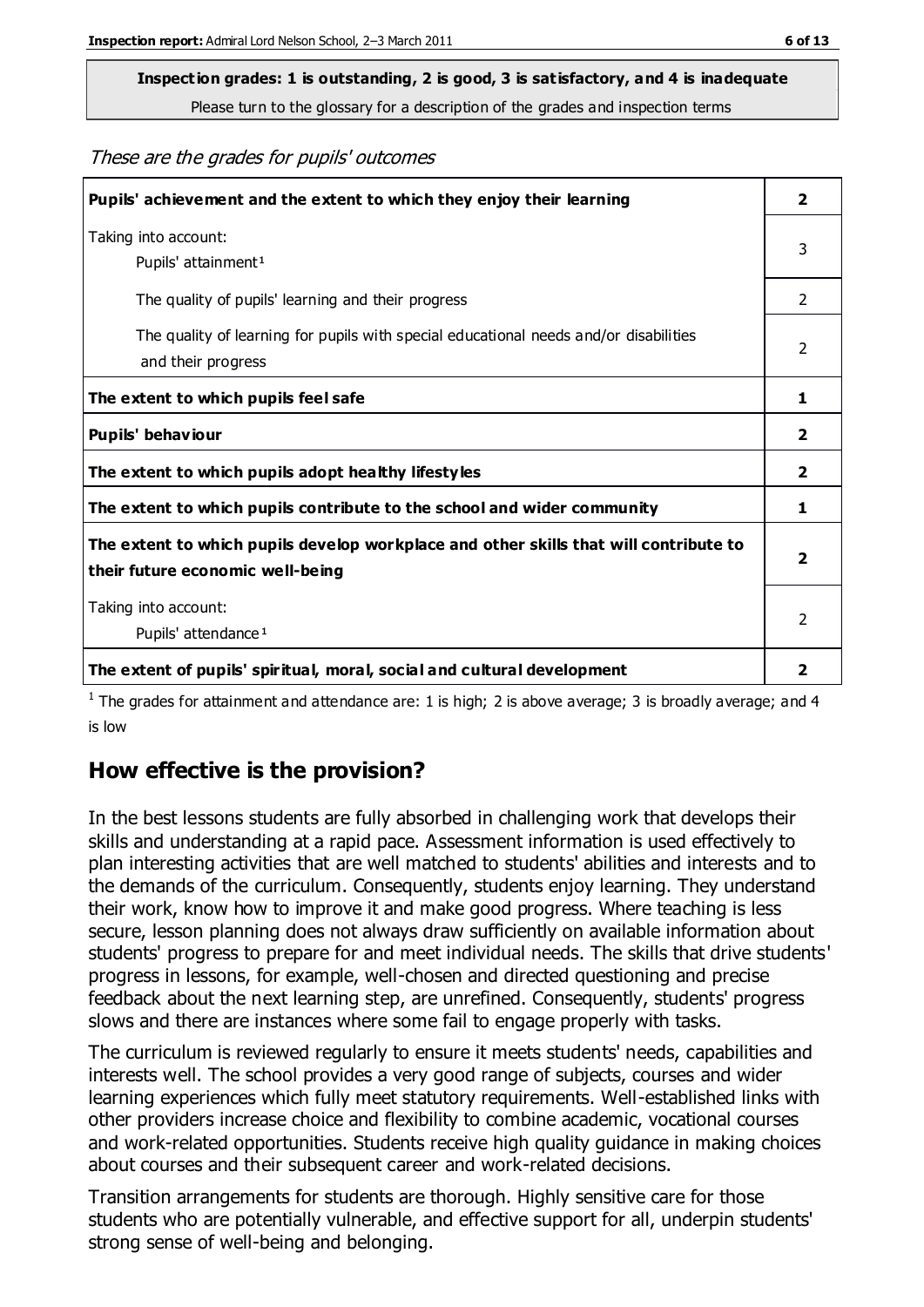**Inspection grades: 1 is outstanding, 2 is good, 3 is satisfactory, and 4 is inadequate** Please turn to the glossary for a description of the grades and inspection terms

These are the grades for the quality of provision

| The quality of teaching                                                                                    |  |
|------------------------------------------------------------------------------------------------------------|--|
| Taking into account:<br>The use of assessment to support learning                                          |  |
| The extent to which the curriculum meets pupils' needs, including, where relevant,<br>through partnerships |  |
| The effectiveness of care, guidance and support                                                            |  |

#### **How effective are leadership and management?**

The headteacher, senior leaders and governors work together cohesively with a productive balance of skills and expertise. Their ambition for the school is evident in a shared sense of purpose and a strong commitment to the success of every student.

Leaders set challenging targets for improvement for the school as a whole and for individual students. Very regular collection and analysis of assessment information ensure that the progress of individuals and groups of students is closely monitored. Underachievement is detected and tackled quickly with well-targeted and tailored interventions. Line management is effective in supporting staff, ensuring their accountability and relating their day-to-day work to school improvement priorities. Although there is some variation in students' performance across subjects, equality of opportunity is actively promoted. Tolerance and the celebration of diversity are central to the school's ethos.

Well-coordinated partnership working and good liaison with other agencies make an important contribution to provision for students. The school is outward facing, knows its context well and supports cohesion in the wider community successfully through, for example, the North Island Community Improvement Partnership that is currently chaired by the headteacher.

Safeguarding procedures are robust. The school has made appropriate checks on all adults who work with the students. Its single central record of such checks is well organised and maintained. Arrangements for financial management are robust and the school provides good value for money.

The governing body is supportive and knowledgeable. They are involved in shaping and evaluating improvement plans, actively seeking the views of parents, staff and students in the process. They hold the school to account for its performance, and fulfil their role as critical friends well.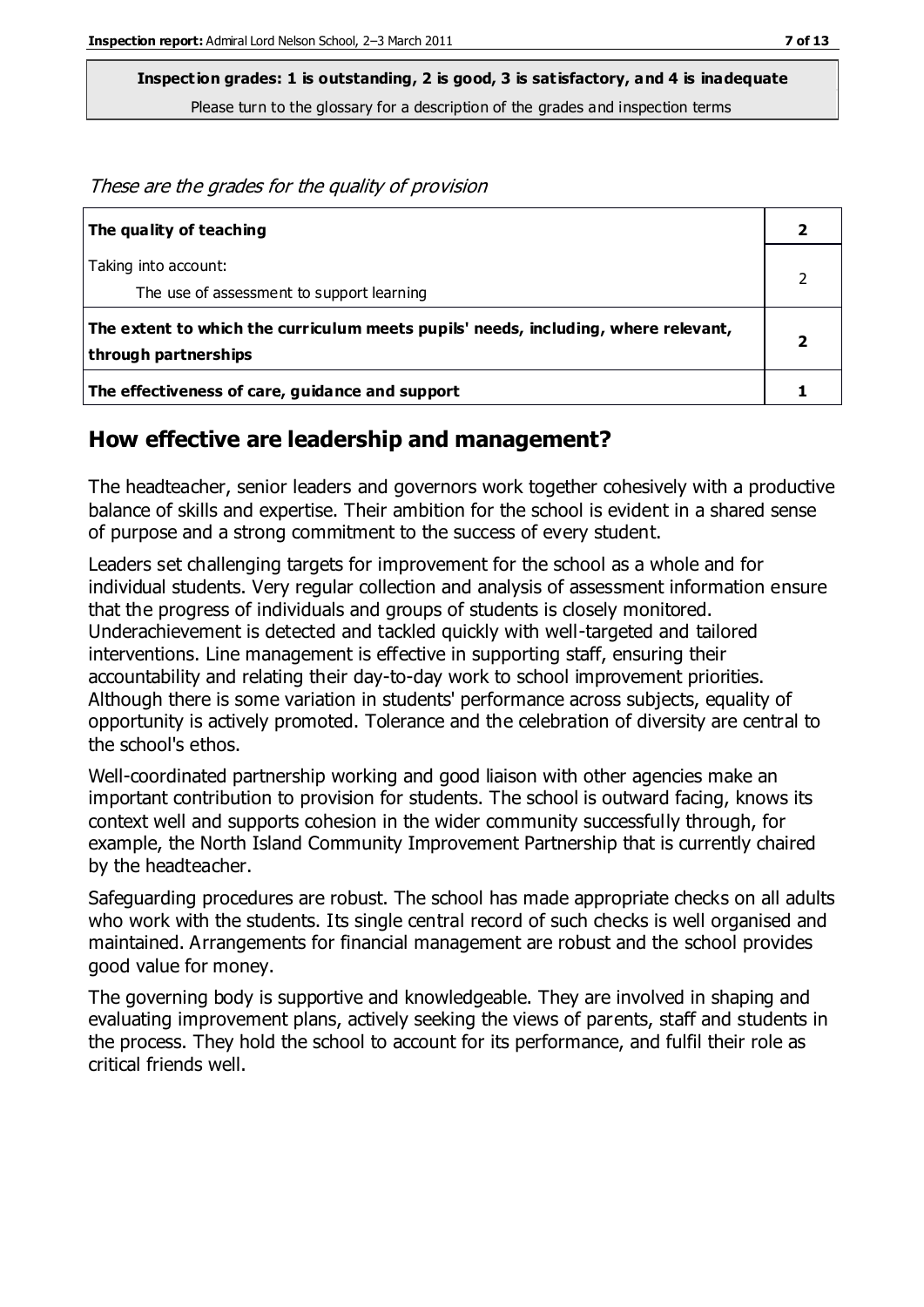### **Inspection grades: 1 is outstanding, 2 is good, 3 is satisfactory, and 4 is inadequate**

Please turn to the glossary for a description of the grades and inspection terms

These are the grades for leadership and management

| The effectiveness of leadership and management in embedding ambition and driving<br>improvement                                                                  |                |
|------------------------------------------------------------------------------------------------------------------------------------------------------------------|----------------|
| Taking into account:<br>The leadership and management of teaching and learning                                                                                   | 2              |
| The effectiveness of the governing body in challenging and supporting the<br>school so that weaknesses are tackled decisively and statutory responsibilities met | $\overline{2}$ |
| The effectiveness of the school's engagement with parents and carers                                                                                             | 2              |
| The effectiveness of partnerships in promoting learning and well-being                                                                                           | 2              |
| The effectiveness with which the school promotes equality of opportunity and tackles<br>discrimination                                                           | $\overline{2}$ |
| The effectiveness of safeguarding procedures                                                                                                                     | 2              |
| The effectiveness with which the school promotes community cohesion                                                                                              | $\overline{2}$ |
| The effectiveness with which the school deploys resources to achieve value for money                                                                             | 2              |

#### **Views of parents and carers**

A very small minority of parents and carers returned completed questionnaires and this is a lower than average return rate when compared with other schools. Parents and carers are overwhelmingly supportive of the school and expressed appreciation of the work of teachers and teaching assistants in providing for students' well-being and their academic development. A few raised concerns about communications with the school, bullying and students' behaviour. Inspectors found students' behaviour overall to be good in lessons and around the school. Students reported that incidents of bullying are relatively rare and dealt with effectively. The range of evidence examined by inspectors supported this view strongly. There was also extensive evidence of the school's efforts to keep parents and carers well informed about their children's progress.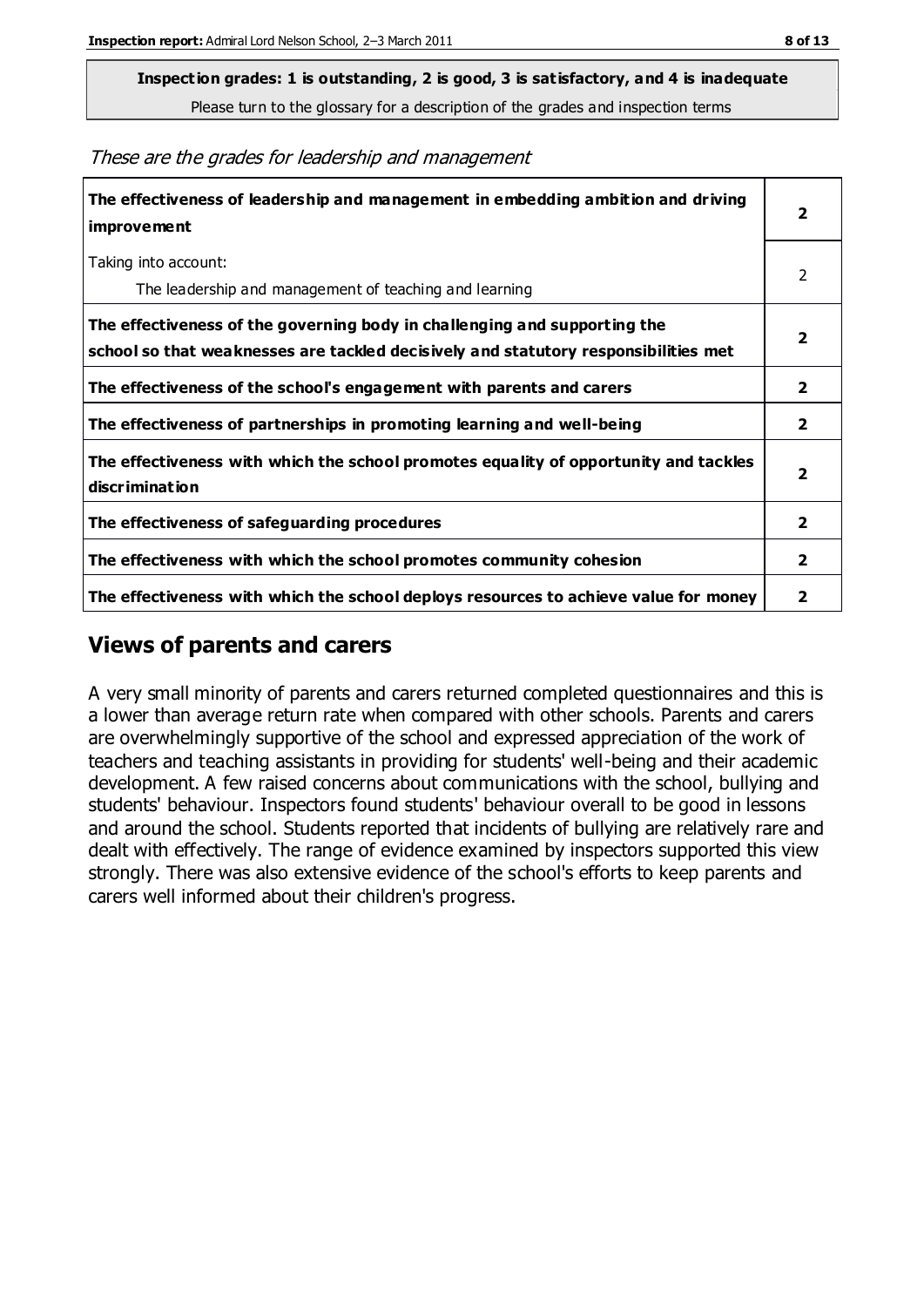#### **Responses from parents and carers to Ofsted's questionnaire**

Ofsted invited all the registered parents and carers of pupils registered at Admiral Lord Nelson School to complete a questionnaire about their views of the school.

In the questionnaire, parents and carers were asked to record how strongly they agreed with 13 statements about the school.

The inspection team received 128 completed questionnaires by the end of the on-site inspection. In total, there are 1,003 pupils registered at the school.

| <b>Statements</b>                                                                                                                                                                                                                                       | <b>Strongly</b><br>agree |               | <b>Agree</b> |               | <b>Disagree</b> |                | <b>Strongly</b><br>disagree |                |
|---------------------------------------------------------------------------------------------------------------------------------------------------------------------------------------------------------------------------------------------------------|--------------------------|---------------|--------------|---------------|-----------------|----------------|-----------------------------|----------------|
|                                                                                                                                                                                                                                                         | <b>Total</b>             | $\frac{1}{2}$ | <b>Total</b> | $\frac{0}{0}$ | <b>Total</b>    | $\frac{1}{2}$  | <b>Total</b>                | $\frac{0}{0}$  |
| My child enjoys school                                                                                                                                                                                                                                  | 47                       | 37            | 61           | 48            | 14              | 11             | $\overline{4}$              | 3              |
| The school keeps my child<br>safe                                                                                                                                                                                                                       | 50                       | 39            | 73           | 57            | $\mathbf 0$     | $\mathbf 0$    | 4                           | 3              |
| My school informs me about<br>my child's progress                                                                                                                                                                                                       | 58                       | 45            | 64           | 50            | 4               | 3              | $\mathbf 0$                 | $\mathbf 0$    |
| My child is making enough<br>progress at this school                                                                                                                                                                                                    | 44                       | 34            | 70           | 55            | 11              | 9              | $\mathbf 0$                 | $\mathbf 0$    |
| The teaching is good at this<br>school                                                                                                                                                                                                                  | 46                       | 36            | 73           | 57            | 6               | 5              | $\mathbf 0$                 | $\mathbf 0$    |
| The school helps me to<br>support my child's learning                                                                                                                                                                                                   | 40                       | 31            | 75           | 59            | 8               | 6              | $\overline{2}$              | $\overline{2}$ |
| The school helps my child to<br>have a healthy lifestyle                                                                                                                                                                                                | 33                       | 26            | 79           | 62            | 12              | 9              | $\overline{2}$              | $\overline{2}$ |
| The school makes sure that<br>my child is well prepared for<br>the future (for example<br>changing year group,<br>changing school, and for<br>children who are finishing<br>school, entering further or<br>higher education, or entering<br>employment) | 38                       | 30            | 74           | 58            | 6               | 5              | $\mathbf 0$                 | $\mathbf 0$    |
| The school meets my child's<br>particular needs                                                                                                                                                                                                         | 40                       | 31            | 74           | 58            | 9               | $\overline{7}$ | $\mathbf 0$                 | $\mathbf 0$    |
| The school deals effectively<br>with unacceptable behaviour                                                                                                                                                                                             | 34                       | 27            | 73           | 57            | 11              | 9              | $\overline{7}$              | 5              |
| The school takes account of<br>my suggestions and concerns                                                                                                                                                                                              | 33                       | 26            | 70           | 55            | 14              | 11             | $\overline{2}$              | $\mathcal{P}$  |
| The school is led and<br>managed effectively                                                                                                                                                                                                            | 44                       | 34            | 71           | 55            | $\overline{7}$  | 5              | 3                           | $\overline{2}$ |
| Overall, I am happy with my<br>child's experience at this<br>school                                                                                                                                                                                     | 60                       | 47            | 56           | 44            | 6               | 5              | $\overline{2}$              | $\overline{2}$ |

The table above summarises the responses that parents and carers made to each statement. The percentages indicate the proportion of parents and carers giving that response out of the total number of completed questionnaires. Where one or more parents and carers chose not to answer a particular question, the percentages will not add up to 100%.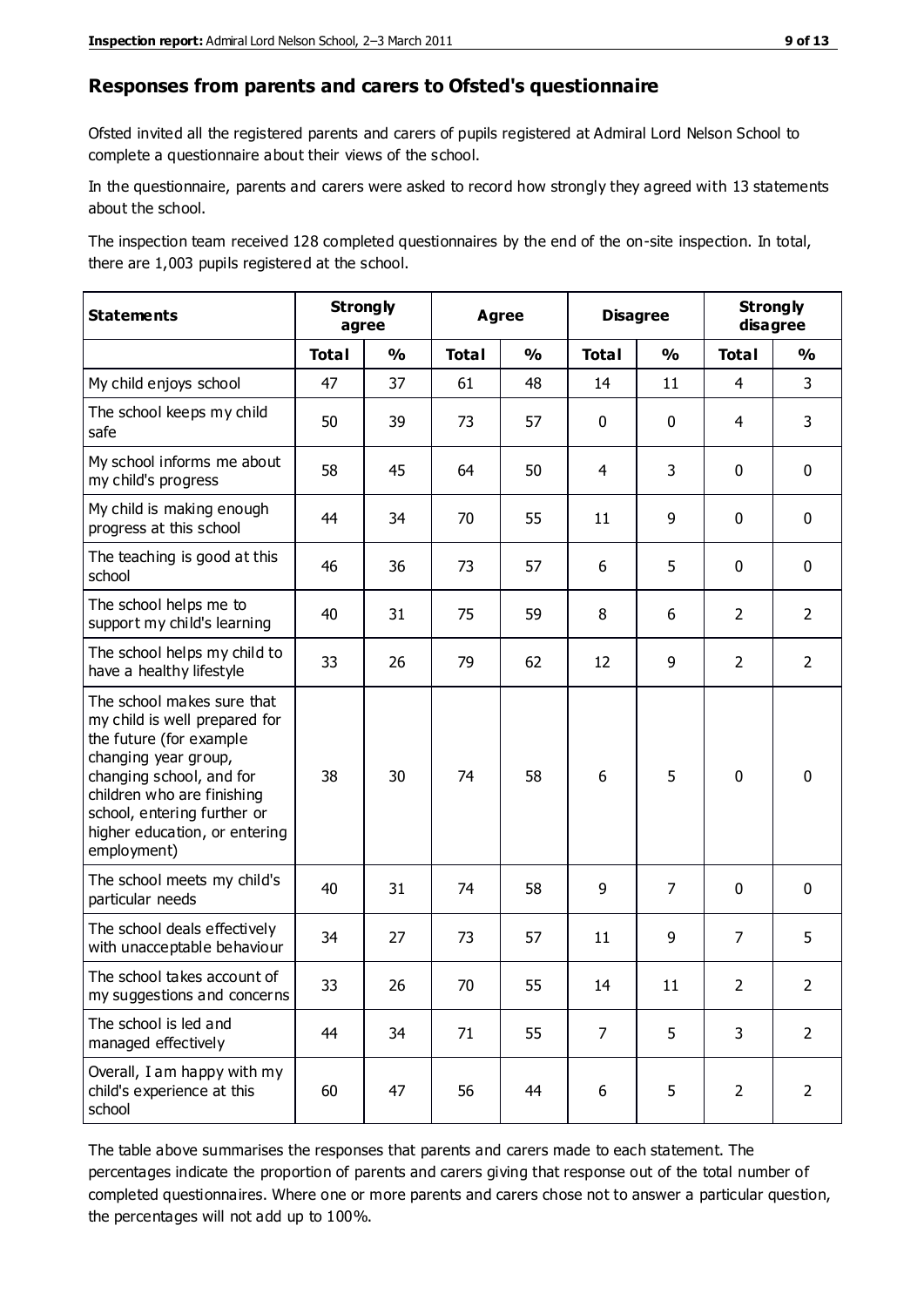### **Glossary**

| Grade   | <b>Judgement</b> | <b>Description</b>                                                                                                                                                                                                            |
|---------|------------------|-------------------------------------------------------------------------------------------------------------------------------------------------------------------------------------------------------------------------------|
| Grade 1 | Outstanding      | These features are highly effective. An outstanding school<br>provides exceptionally well for all its pupils' needs.                                                                                                          |
| Grade 2 | Good             | These are very positive features of a school. A school that<br>is good is serving its pupils well.                                                                                                                            |
| Grade 3 | Satisfactory     | These features are of reasonable quality. A satisfactory<br>school is providing adequately for its pupils.                                                                                                                    |
| Grade 4 | Inadequate       | These features are not of an acceptable standard. An<br>inadequate school needs to make significant improvement<br>in order to meet the needs of its pupils. Ofsted inspectors<br>will make further visits until it improves. |

#### **What inspection judgements mean**

### **Overall effectiveness of schools**

|                       | Overall effectiveness judgement (percentage of schools) |      |                     |                   |
|-----------------------|---------------------------------------------------------|------|---------------------|-------------------|
| <b>Type of school</b> | <b>Outstanding</b>                                      | Good | <b>Satisfactory</b> | <b>Inadequate</b> |
| Nursery schools       | 59                                                      | 35   | 3                   | 3                 |
| Primary schools       | 9                                                       | 44   | 39                  | 7                 |
| Secondary schools     | 13                                                      | 36   | 41                  | 11                |
| Sixth forms           | 15                                                      | 39   | 43                  | 3                 |
| Special schools       | 35                                                      | 43   | 17                  | 5                 |
| Pupil referral units  | 21                                                      | 42   | 29                  | 9                 |
| All schools           | 13                                                      | 43   | 37                  | 8                 |

New school inspection arrangements were introduced on 1 September 2009. This means that inspectors now make some additional judgements that were not made previously.

The data in the table above are for the period 1 September 2009 to 31 August 2010 and are consistent with the latest published official statistics about maintained school inspec tion outcomes (see **[www.ofsted.gov.uk](http://www.ofsted.gov.uk/)**).

The sample of schools inspected during 2009/10 was not representative of all schools nationally, as weaker schools are inspected more frequently than good or outstanding schools.

Percentages are rounded and do not always add exactly to 100.

Sixth form figures reflect the judgements made for the overall effectiveness of the sixth form in secondary schools, special schools and pupil referral units.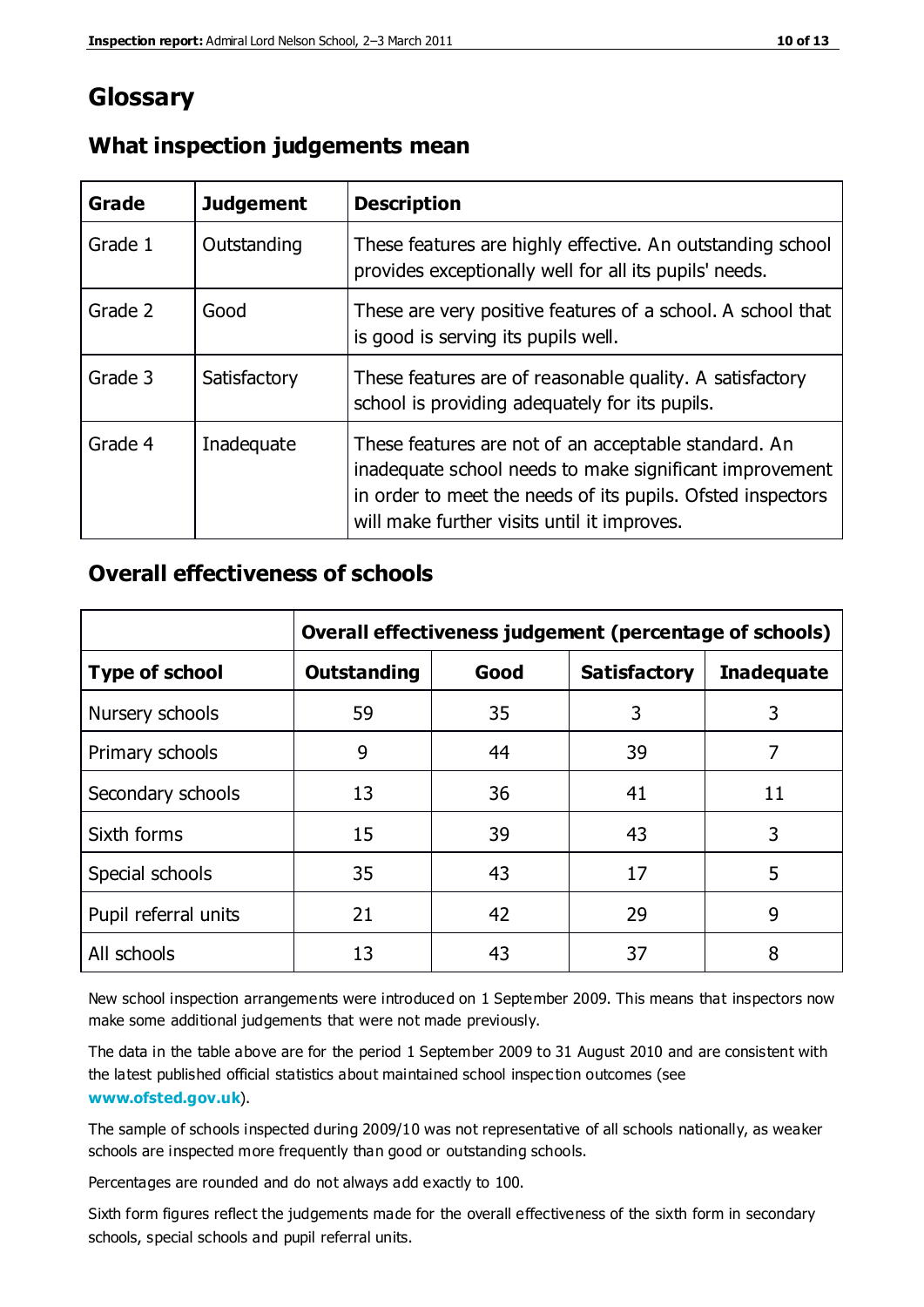### **Common terminology used by inspectors**

| Achievement:                  | the progress and success of a pupil in their learning,<br>development or training.                                                                                                                                                          |  |  |
|-------------------------------|---------------------------------------------------------------------------------------------------------------------------------------------------------------------------------------------------------------------------------------------|--|--|
| Attainment:                   | the standard of the pupils' work shown by test and<br>examination results and in lessons.                                                                                                                                                   |  |  |
| Capacity to improve:          | the proven ability of the school to continue<br>improving. Inspectors base this judgement on what<br>the school has accomplished so far and on the quality<br>of its systems to maintain improvement.                                       |  |  |
| Leadership and management:    | the contribution of all the staff with responsibilities,<br>not just the headteacher, to identifying priorities,<br>directing and motivating staff and running the school.                                                                  |  |  |
| Learning:                     | how well pupils acquire knowledge, develop their<br>understanding, learn and practise skills and are<br>developing their competence as learners.                                                                                            |  |  |
| <b>Overall effectiveness:</b> | inspectors form a judgement on a school's overall<br>effectiveness based on the findings from their<br>inspection of the school. The following judgements,<br>in particular, influence what the overall effectiveness<br>judgement will be. |  |  |
|                               | The school's capacity for sustained<br>improvement.                                                                                                                                                                                         |  |  |
|                               | Outcomes for individuals and groups of pupils.                                                                                                                                                                                              |  |  |
|                               | The quality of teaching.                                                                                                                                                                                                                    |  |  |
|                               | The extent to which the curriculum meets<br>pupils' needs, including, where relevant,<br>through partnerships.                                                                                                                              |  |  |
|                               | The effectiveness of care, guidance and<br>support.                                                                                                                                                                                         |  |  |
| Progress:                     | the rate at which pupils are learning in lessons and<br>over longer periods of time. It is often measured by<br>comparing the pupils' attainment at the end of a key                                                                        |  |  |

stage with their attainment when they started.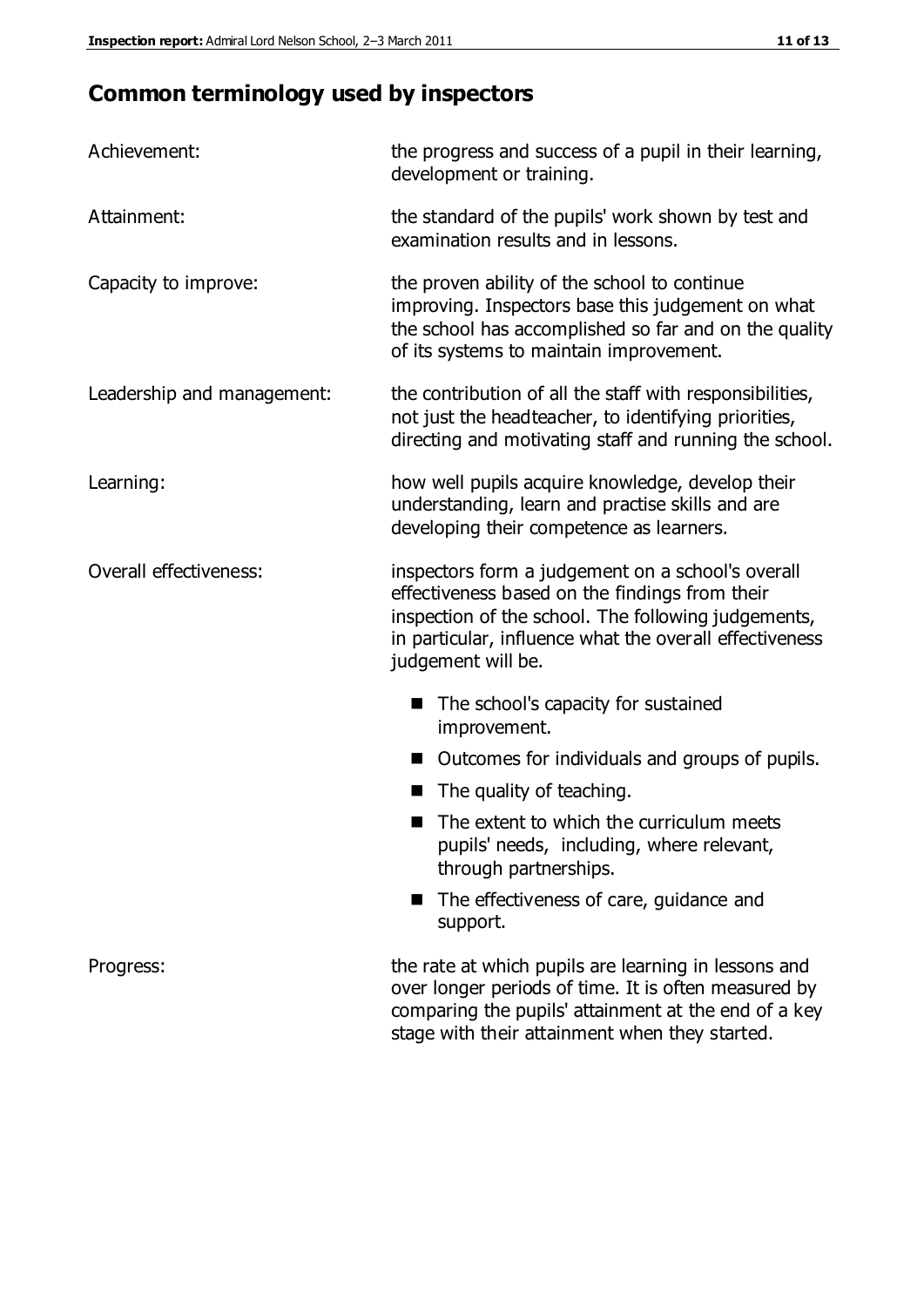### **This letter is provided for the school, parents and carers to share with their children. It describes Ofsted's main findings from the inspection of their school.**

4 March 2011

#### Dear Students

#### **Inspection of Admiral Lord Nelson School, Portsmouth PO3 5XT**

Thank you for your warm welcome during our inspection of your school. We were impressed by your good behaviour and the excellent contribution you make to the school and wider community. We found that your school provides you with a good education overall. The care, guidance and support that you receive are outstanding. You told us that you feel extremely safe in school and valued as individuals.

Your attainment by the end of Year 11 is broadly average and rising. Most of you are now making good progress during your time in school. Teaching is good overall and the school provides you with a wide range of courses which meet your interests and needs very well. Your progress is monitored closely, and generally you know how well you are doing in your work. The headteacher, senior leaders and staff are ambitious for you and want each and every one of you to succeed.

We have asked the headteacher to ensure your attainment continues to improve by developing the skills of some middle leaders, making sure all teachers use assessment well to stretch you in lessons and increasing your ability to learn independently. You can help by being willing to take responsibility for your learning.

Thank you for contributing so well to the inspection. We wish you every success in the future.

Yours sincerely

Jacqueline White Her Majesty's Inspector